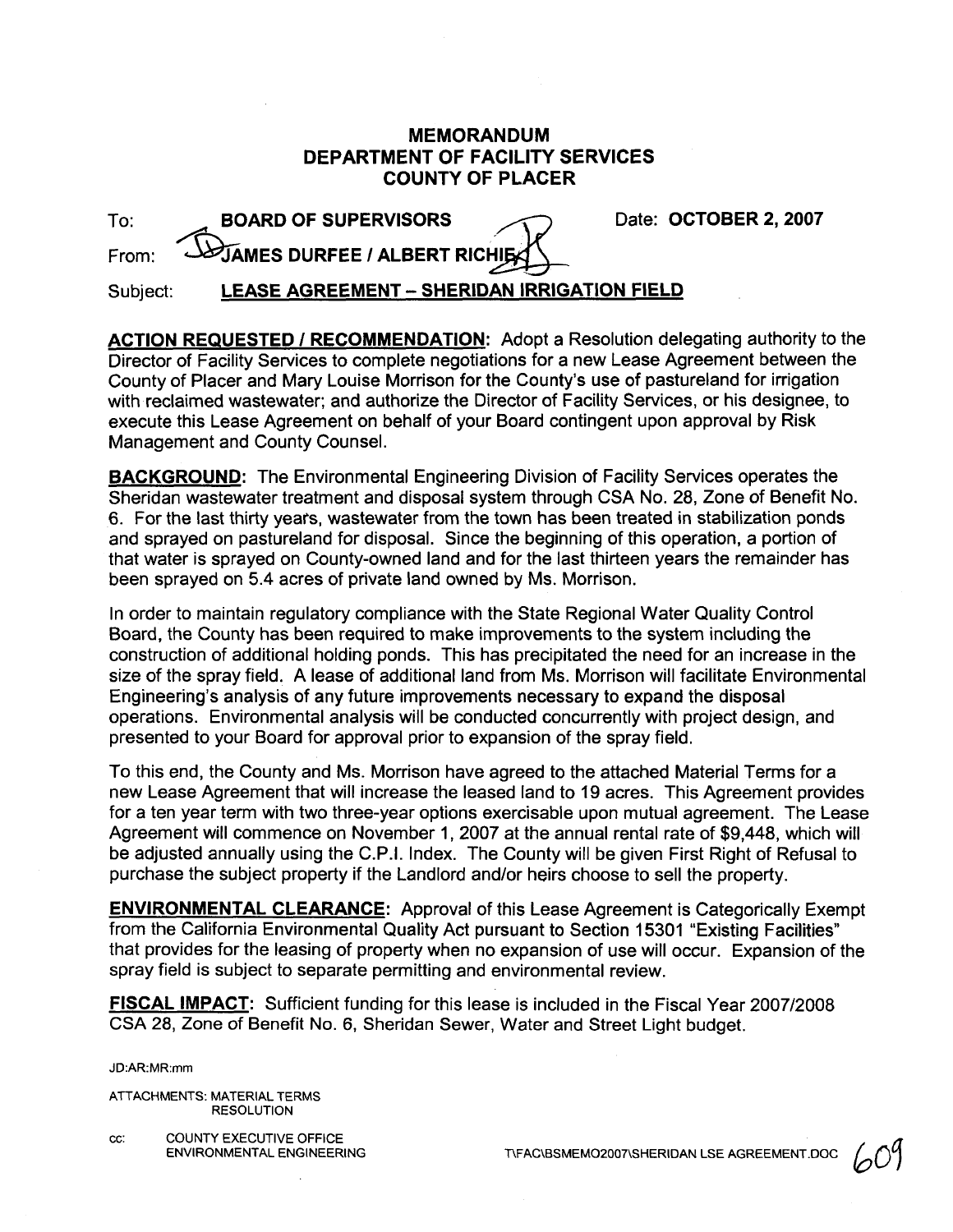## **SUMMARY OF MATERIAL TERMS PROPERTY LEASE ENVIRONMENTAL ENGINEERING** - **WASTE WATER TREATMENT 5415 RANCH HOUSE ROAD, SHERIDAN, CA October 2,2007**

| <b>Parties:</b>        | County of Placer and Mary Louise Morrison, Trustee (Landlord).                                                                                                                                                   |
|------------------------|------------------------------------------------------------------------------------------------------------------------------------------------------------------------------------------------------------------|
| Use:                   | The County of Placer's Environmental Engineering Department<br>shall use this premises for the aeration and disposal of treated<br>domestic wastewater from the County's adjacent wastewater<br>treatment plant. |
| <b>Property:</b>       | Approximately 19 acres, located at 5415 Ranch House Road,<br>Sheridan, CA; and also known as a portion of APN 019-250-023<br>(Premises).                                                                         |
| Term:                  | Ten year (10) initial Term, to commence on November 1, 2007.                                                                                                                                                     |
| <b>Options:</b>        | Two, 3-year options to renew at Landlord and County's mutual<br>agreement.                                                                                                                                       |
| <b>Base Rent:</b>      | Annual rent for the Premises will commence will commence at<br>\$9,448.                                                                                                                                          |
| <b>Rent Increase:</b>  | Base Rent will be adjusted by the CPI, with a maximum 5% and<br>minimum 3% increase.                                                                                                                             |
| <b>Utility Access:</b> | Landlord will allow the County to install and maintain a temporary<br>utility service, which traverses Landlord's property adjacent to the<br>Premises.                                                          |

## **Extinguishment of Existing Lease Agreement:**

With the execution of this Lease Agreement, the existing Lease Agreement #I1591 with the Landlord for approximately 5.4 acres shall be extinguished, and that premises shall be incorporated into the new Lease Agreement.

#### **First Right of Refusal:**

If Landlord and/or heirs decide to sell the property, County shall have first right of refusal.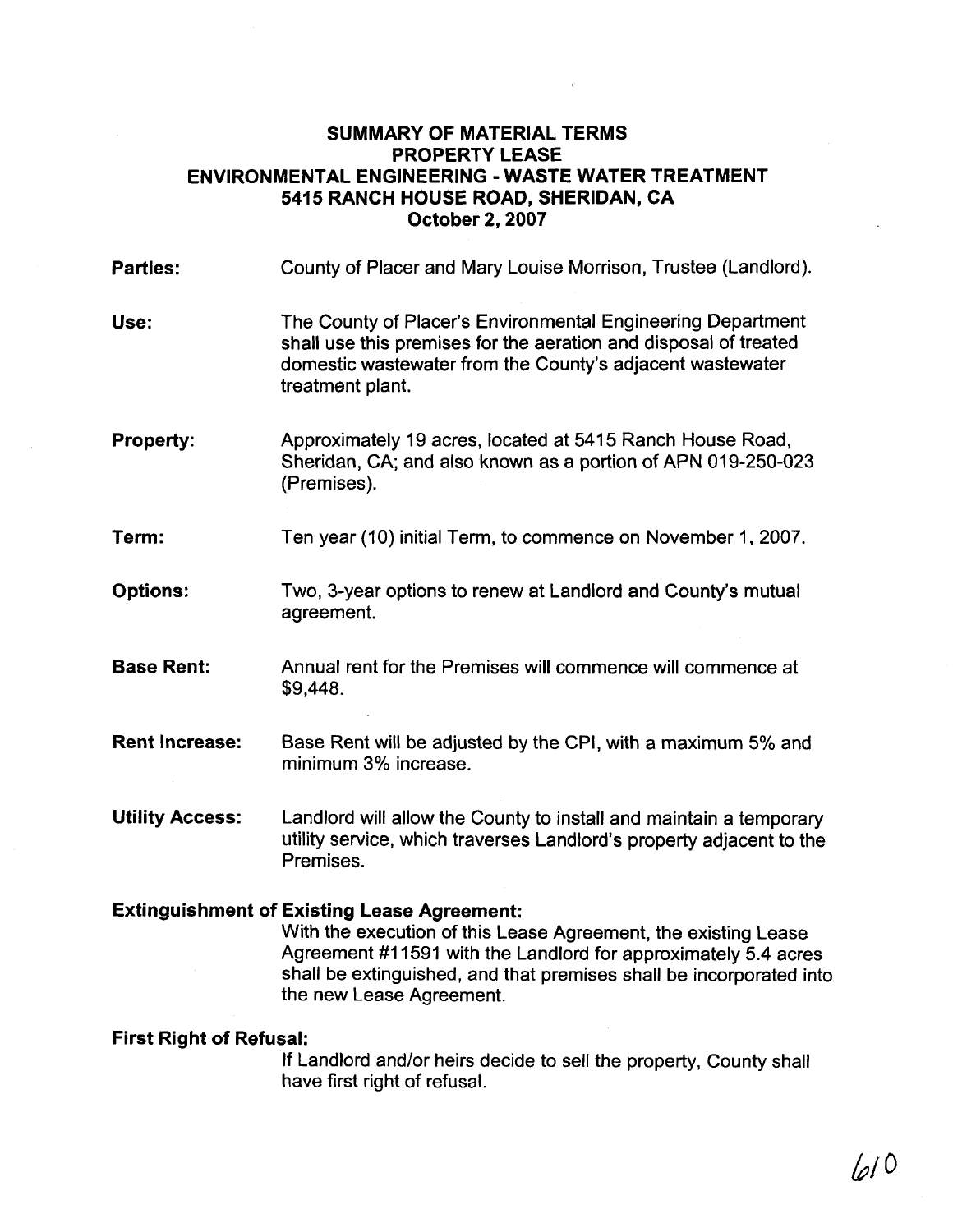# **Before the Board of Supervisors County of Placer, State of California**

**In the matter of:** A Resolution delegating Resol. No: authority to the Director of Facility Services to take various actions associated with a new Lease Agreement between the County of Placer and Mary Louise Morrison for land in Sheridan.

The following RESOLUTION was duly passed by the Board of Supervisors of the County of Placer at a regular meeting held  $\mu$ ,  $\mu$ ,  $\mu$ ,  $\mu$ , by the following vote on roll call:

Ayes:

Noes:

Absent:

Signed and approved by me after its passage.

Chairman, Board of Supervisors

Attest: Clerk of said Board

WHEREAS, the Environmental Engineering Division of Facility Services has operated the Sheridan wastewater treatment and disposal system through CSA No. 28, Zone No. 6; and

WHEREAS, for the last thirteen years a portion of the reclaimed wastewater has been sprayed on **5.4** acres of private land that the County has leased from Mary Louise Morrison; and

WHEREAS, in order to maintain regulatory compliance with the State Regional Water Quality Control Board, it is necessary to secure additional property to facilitate an increase in the acreage of the spray field on the Morrison property for the disposal of reclaimed wastewater; and

WHEREAS, the Landlord and the County have agreed to a new Lease Agreement that will increase the available acreage for the spray field to a total of 19 acres; and

NOW, THEREFORE, BE IT RESOLVED, that the Placer County Board of Supervisors does hereby delegate authority to the Director of Facility Services to complete the Lease negotiations and authorize the Director of Facility Services, or his designee, to execute the Lease Agreement contingent upon approval by Risk Management and County Counsel.  $\omega$